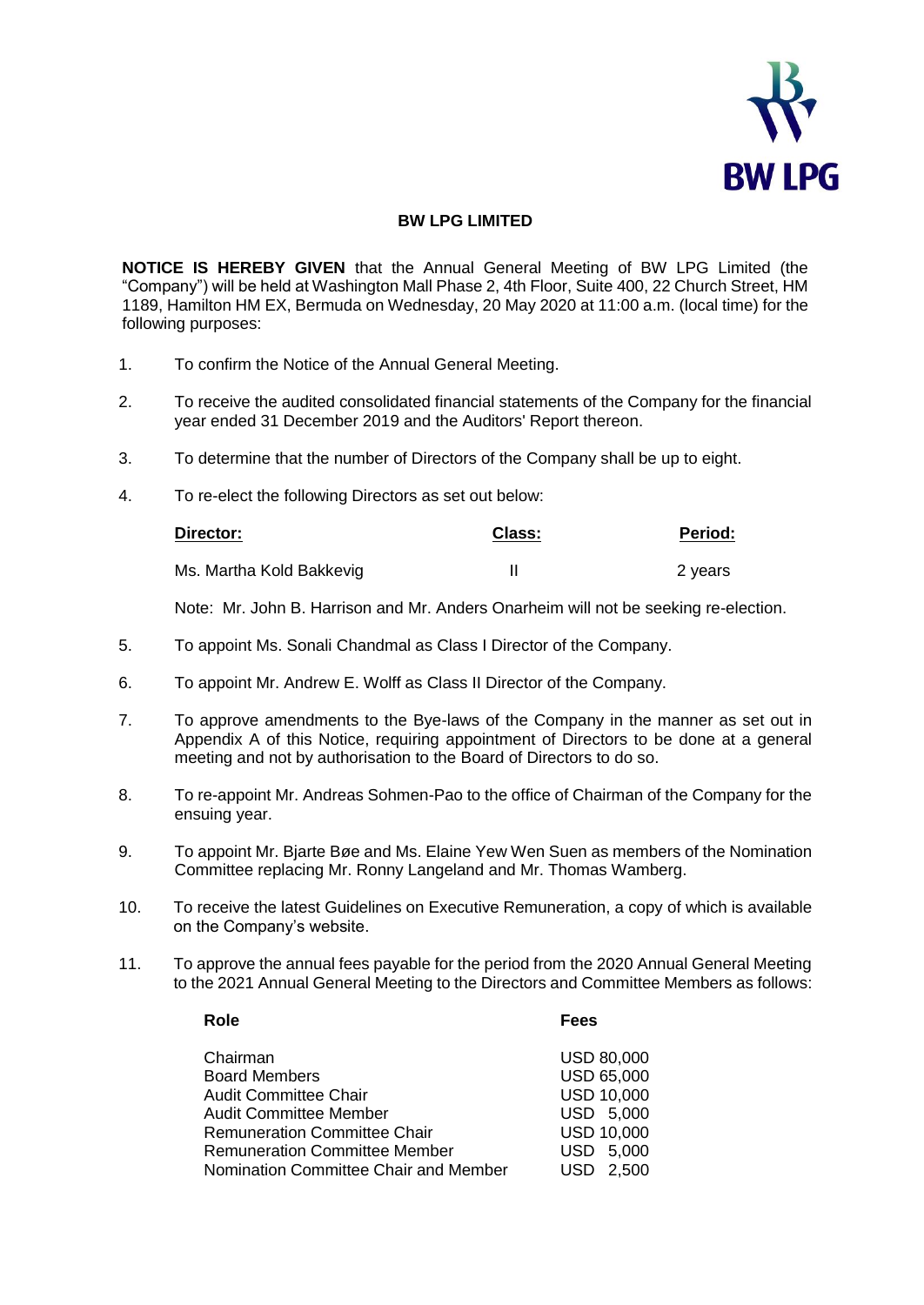12. To consider, and if thought fit, to approve the re-appointment of KPMG LLP as Auditor to hold office until the conclusion of the next annual general meeting and to authorise the Board of Directors to determine the Auditor's remuneration.

# BY ORDER OF THE BOARD Registered Office:

Mr. Andreas Sohmen-Pao **Mr. Andreas Sohmen-Pao** Washington Mall Phase 2<br>
Chairman of the Board Washington Chairman of the Board Chairman of the Board

28 April 2020 22 Church Street, HM 1189 Hamilton HM EX Bermuda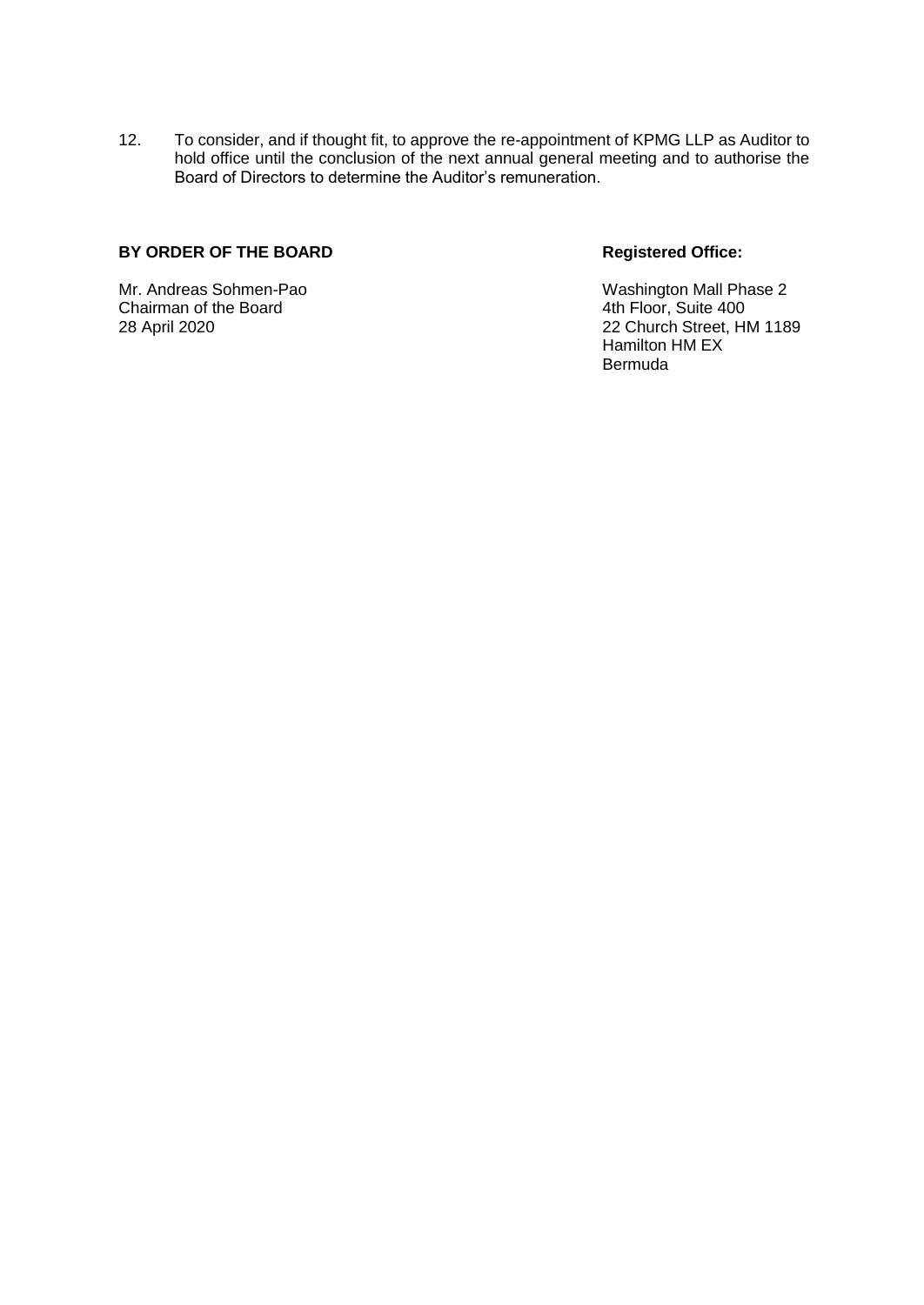### **Notes:**

- 1. A copy of the Annual Report and the Auditors' Report for the financial year ended 31 December 2019 can be accessed at the Company's website at [http://www.bwlpg.com.](http://www.bwlpg.com/) Members who wish to receive printed copies of the Annual Report may submit a written request via electronic mail to [bwlpg@bwlpg.com](mailto:bwlpg@bwlpg.com) with the member's full name and mailing address clearly indicated.
- 2. A description of the competencies and executive functions of the Directors to be re-elected can be accessed at the Company's website at [http://www.bwlpg.com.](http://www.bwlpg.com/)
- 3. The annual fees payable to the Directors and Committee Members are for the period from 20 May 2020 (Annual General Meeting in 2020) until the date of the next Annual General Meeting of the Company (Annual General Meeting in 2021).
- 4. Only those members entered on the register of members of the Company at 5.00 pm (Oslo time) on **15 May 2020** shall be entitled to attend and vote at the Annual General Meeting in respect of the number of shares registered in their name at that time. Changes to entries on the register of members after 5.00 pm (Oslo time) on **15 May 2020** shall be disregarded in determining the rights of any person to attend and vote at the meeting or any adjournment thereof.
- 5. No member shall be entitled to attend the Annual General Meeting unless written notice of the intention to attend and vote in person or by proxy, together with the power of attorney or other authority (if any) under which it is signed, or a notarially-certified copy of that power of attorney, is sent to DNB Bank ASA, Registrars Department, Dronning Eufemias gate 30, 0191 Oslo, Norway or by e-mail to **[vote@dnb.no](mailto:vote@dnb.no)** not later than **18 May 2020 at 10:00 am (Oslo time).**
- 6. Every member entitled to attend and vote at the Annual General Meeting or any adjournment thereof is entitled to appoint a proxy to attend and vote in his stead on a show of hands or on a poll. A form of proxy is enclosed for this purpose. A proxy need not be a member of the Company. A member who is entitled to cast two or more votes at the Annual General Meeting or any adjournment thereof may appoint more than one proxy.
- 7. To be valid, the form of proxy is to be received by DNB Bank ASA, Registrars Department, at its address at Dronning Eufemias gate 30, 0191 Oslo, not later than **18 May 2020 at 10:00 am (Oslo time)** or by e-mail at **[vote@dnb.no](mailto:vote@dnb.no)** not later than the aforementioned date and time.
- 8. If properly executed, the shares issued in the capital of the Company represented by the proxy (the "Shares") will be voted in the manner directed by the member on the form of proxy. The proxy holder shall also have discretion to vote the Shares for or against any amendments to resolutions duly made at the Annual General Meeting or any adjournment thereof. If no direction is given, the Shares will be voted in favour of the resolutions as recommended by the Board of Directors (including amendments thereto approved by the Board of Directors) when duly presented at the Annual General Meeting or any adjournment thereof. The member shall have discretion to vote the Shares on any other matters in furtherance of or incidental to the foregoing or as may otherwise properly come before the Annual General Meeting or adjournment thereof.
- 9. Proposal 7 (Amendment of the Company's Bye-laws) requires the affirmative vote of not less than two-thirds of the votes cast at the Annual General Meeting in order to be approved. All other proposals require the affirmative votes of a majority of the votes cast at the Annual General Meeting in order to be approved.